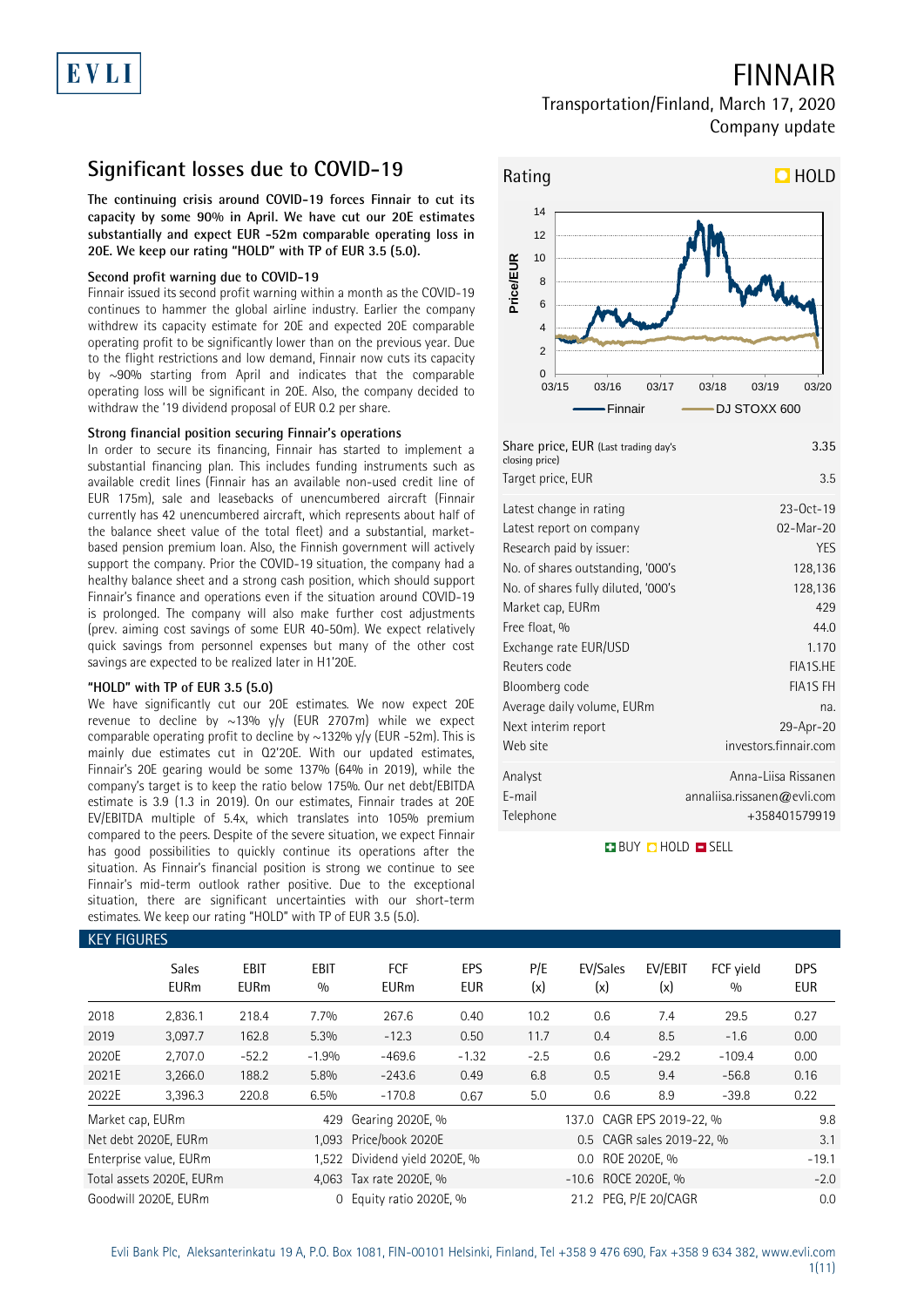### Transportation/Finland, March 17, 2020 Company update

| FINNAIR                              | 2017          | 2018           | 2019        | 2019           | 2019          | 2019         | 2019              | 2020E          | 2020E           | 2020E          | 2020E           | <b>2020E</b>      | 2021              | 2022E        |
|--------------------------------------|---------------|----------------|-------------|----------------|---------------|--------------|-------------------|----------------|-----------------|----------------|-----------------|-------------------|-------------------|--------------|
|                                      |               |                |             |                |               |              |                   |                |                 |                |                 |                   |                   |              |
| <b>IEURm</b>                         | FY            | <b>FY</b>      | 01          | Q <sub>2</sub> | 03            | Q4           | $\mathsf{f}$      | Q <sub>1</sub> | 02              | Q <sub>3</sub> | 04              | $\mathsf{F}$      | $\mathsf{F}$      | FY           |
| Passengers (thousands)<br>v/y change | 11905<br>10 % | 13281<br>12.96 | 3148<br>4 % | 3910<br>13 %   | 4088<br>12.96 | 3504<br>1196 | 14650<br>10 %     | 3207<br>296    | 1760<br>$-5596$ | 4239<br>4%     | 3633<br>4%      | 12839<br>$-12.96$ | 15509<br>21 %     | 16052<br>496 |
| ASK (mkm)                            | 36922         | 42 38 6        | 10 670      | 12 308         | 12 6 24       | 11 587       | 47 190            | 10871          | 5 5 3 9         | 13 091         | 12016           | 41 517            | 49 980            | 51730        |
| v/v change                           | 9%            | 15 %           | 10 %        | 15 %           | 10 %          | 1196         | 11.96             | 296            | $-55.96$        | 4%             | 4%              | $-12.96$          | 20%               | 496          |
| RPK (mkm)                            | 30 749        | 34 660         | 8356        | 10 15 2        | 10879         | 9 1 5 1      | 38 538            | 8 3 0 6        | 4 2 9 4         | 11 283         | 9 4 9 0         | 33 373            | 40 817            | 42 253       |
| v/y change                           | 14 %          | 13 %           | 4 %         | 15 %           | 12%           | 14 %         | 1196              | $-1.96$        | $-58%$          | 4%             | 496             | $-13.96$          | 22 %              | 4.96         |
| Load factor (RPK/ASK), PLF           | 83.3 %        | 81.8%          | 78.3%       | 82.5%          | 86.2%         | 79.0%        | 81.7%             | 76.4 %         | 77.5 %          | 86.2 %         | 79.0 %          | 80.4 %            | 81.7%             | 81.7%        |
| v/y change                           | $3.5% - p$    | $-1.5% - p$    | $-4.6% - p$ | $-0.1% - p$    | $1.7% - p$    | $2.1%-p$     | $-0.1% - p$       | $-1.9% - p$    | $-5.0% - p$     | $0.0% - p$     | $0.0% - p$      | $-1.3%$           | $1.396 - i$       | $0.0% - p$   |
| Total revenue                        | 2569          | 2835           | 668.3       | 789            | 865           | 775          | 3098              | 672            | 348             | 896            | 791             | 2707              | 3266              | 3396         |
| YoY change                           | 11%           | 10%            | 5%          | 10%            | 8%            | 13%          | 9%                | 1 %            | $-56%$          | 4%             | 2 <sub>96</sub> | $-13.96$          | 21 %              | 4%           |
| Other income                         | 77            | 74             | 15          | 13             | 13            | 15           | 56                | 16             | $\overline{2}$  | 14             | 15              | 47                | 68                | 68           |
| Staff costs                          | $-423$        | $-500$         | $-130$      | $-137$         | $-132$        | $-136$       | $-535$            | $-132$         | $-89$           | $-136$         | $-140$          | $-497$            | $-566$            | $-586$       |
| v/v change                           | 17%           | 18 %           | 5 %         | 3 %            | 6 %           | 14 %         | 7%                | 196            | $-35%$          | 3 %            | 396             | $-7.96$           | 14 %              | 3 %          |
| % of revenue                         | 16 %          | 18 %           | 19%         | 17%            | 15 %          | 18%          | 17.9 <sub>h</sub> | 20%            | 26 %            | 15 %           | 18 %            | 18.9 <sub>h</sub> | 17.9 <sub>h</sub> | 17.96        |
| Fuel                                 | $-472$        | $-581$         | $-145$      | $-181$         | $-190$        | $-171$       | $-687$            | $-152$         | $-74$           | $-193$         | $-170$          | $-590$            | $-680$            | $-685$       |
| v/v change                           | $-4.96$       | 23 %           | 14 %        | 24 %           | 17.96         | 18 %         | 18 %              | 5 %            | $-59%$          | 2%             | $-1.96$         | $-14.96$          | 15 %              | 196          |
| % of revenue                         | 18 %          | 20 %           | 22 %        | 23%            | 22 %          | 22 %         | 22 %              | 23 %           | 21 %            | 22 %           | 2196            | 22 %              | 21.96             | 20%          |
| Other OPEX                           | $-1314$       | $-1330$        | $-348$      | $-359$         | $-375$        | $-362$       | $-1444$           | $-363$         | $-254$          | $-392$         | $-374$          | $-1384$           | $-1552$           | $-1613$      |
| v/y change                           | 4%            | 196            | 8%          | 10%            | 8%            | 9%           | 9%                | 4%             | $-29.96$        | 5 %            | 396             | $-4.96$           | 12.96             | 4%           |
| % of revenue                         | 51 %          | 47 %           | 52 %        | 45%            | 43 %          | 47%          | 47%               | 54 %           | 73 %            | 44 %           | 47 %            | 51 %              | 48 %              | 47%          |
| <b>Comparable EBITDA</b>             | 300           | 501            | 60          | 126            | 182           | 121          | 488               | 41             | $-68$           | 188            | 122             | 283               | 536               | 581          |
| Depreciation                         | $-129$        | $-294$         | $-76$       | $-79$          | $-81$         | $-90$        | $-325$            | $-78$          | $-82$           | $-84$          | $-92$           | $-336$            | $-348$            | $-360$       |
| <b>Comparable EBIT</b>               | 171           | 218            | $-16$       | 47             | 101           | 31           | 163               | $-37$          | $-150$          | 104            | 30              | $-52$             | 188               | 221          |
| Comp. EBIT-%                         | 6.6%          | 7.7%           | $-2.4%$     | 5.9%           | 11.6%         | 4.0%         | 5.3%              | $-5.5%$        | $-43.96$        | 11.7%          | 3.8%            | $-1.9%$           | 5.8%              | 6.5%         |
| IAC & fair value changes             | 54            | 49             | $-2$        | $\mathbf{1}$   | -6            |              | $-3$              | $\mathbf{0}$   | $\mathbf{0}$    | $\Omega$       |                 |                   |                   |              |
| <b>EBIT</b>                          | 225           | 256            | $-18$       | 48             | 95            | 35           | 160               | $-37$          | $-150$          | 104            | 30              | $-52$             | 188               | 221          |

Sources: Finnair, Evli estimates



### **Fuel price**

**Estimates**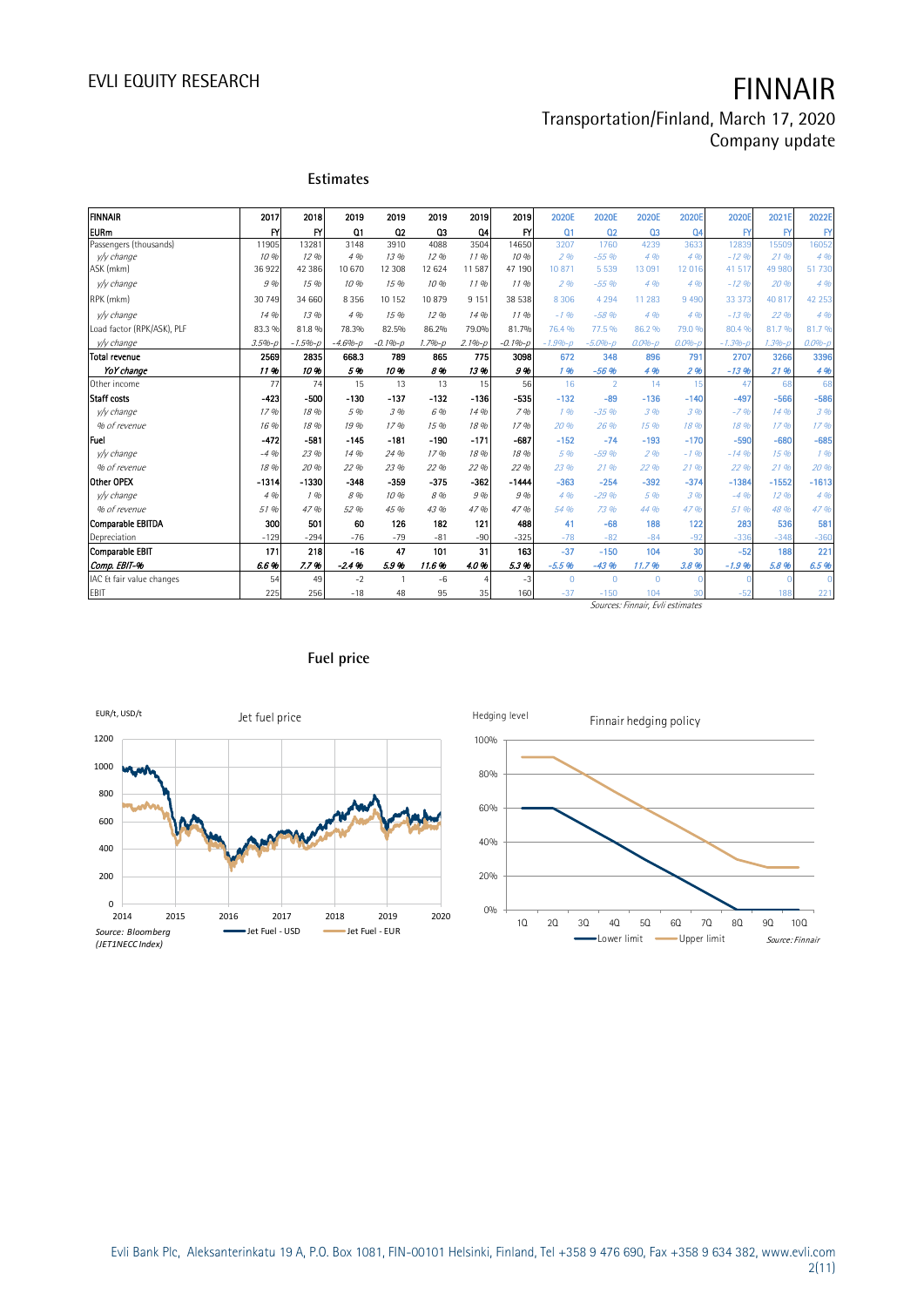### Transportation/Finland, March 17, 2020 Company update

### **Valuation**

|                                                        |             | Valuation    |                               |              |              |                 |              |              |                 |              |               |                  |               |
|--------------------------------------------------------|-------------|--------------|-------------------------------|--------------|--------------|-----------------|--------------|--------------|-----------------|--------------|---------------|------------------|---------------|
|                                                        |             |              |                               |              |              |                 |              |              |                 |              |               |                  |               |
|                                                        | <b>MCAP</b> |              | EV/EBITDA EV/EBITDA EV/EBITDA |              | EV/EBIT      | EV/EBIT         | EV/EBIT      | P/E          | P/E             | P/E          | P/B           | P/B              | P/B           |
| <b>FINNAIR PEER GROUP</b>                              | local FX    | 19           | 20                            | 21           | 19           | 20              | 21           | 19           | 20              | 21           | 19            | 20               | 21            |
| <b>Primary European peers</b>                          |             |              |                               |              |              |                 |              |              |                 |              |               |                  |               |
| SAS AB                                                 | 3126        | 6.9x         | 3.8x                          | 3.1x         | 18.4x        | 17.7x           | 9.4x         | 5.1x         | 24.5x           | 2.6x         | 0.7x          | 0.6x             | 0.5x          |
| International Consolidated Airlines Group              | 5076        | 4.1x         | 2.6x                          | 2.1x         | 6.8x         | 4.5x            | 3.4x         | 2.4x         | 3.0x            | 2.3x         | 0.8x          | 0.7x             | 0.6x          |
| Air France-KLM SA                                      | 1846        | 2.7x         | 2.3x                          | 1.9x         | 9.6x         | 10.2x           | 5.7x         | 4.5x         | 4.6x            | 2.3x         | 0.8x          | 0.7x             | 0.6x          |
| Deutsche Lufthansa AG                                  | 4139        | 2.9x         | 2.5x                          | 1.9x         | 6.7x         | 7.5x            | 3.8x         | 3.2x         | 4.7x            | 2.3x         | 0.4x          | 0.4x             | 0.3x          |
| Norwegian Air Shuttle ASA                              | 1160        | 8.0x         | 8.2x                          | 5.9x         | 73.0x        | 121.8x          | 17.1x        |              |                 | 2.6x         | 0.2x          | 0.4x             | 0.3x          |
| Other European peers                                   |             |              |                               |              |              |                 |              |              |                 |              |               |                  |               |
| Aegean Airlines SA                                     | 286         | 2.1x         | 0.2x                          |              | 2.9x         | 0.3x            |              | 4.0x         | 5.0x            | 3.6x         | 1.0x          | 1.0x             | 0.8x          |
| easyJet plc                                            | 2512        | 6.2x         | 3.5x                          | 2.8x         | 12.8x        | 8.1x            | 5.2x         | 6.8x         | 8.2x            | 5.5x         | 0.8x          | 0.8x             | 0.7x          |
| Ryanair Holdings Plc                                   | 10163       | 8.7x         | 5.3x                          | 4.1x         | 14.4x        | 8.5x            | 6.3x         | 10.3x        | 9.1x            | 7.1x         | 1.8x          | 1.5x             | 1.3x          |
| Wizz Air Holdings Plc                                  | 1875        | 4.6x         | 2.7x                          | 2.1x         | 8.9x         | 5.1x            | 3.7x         | 8.8x         | 7.6x            | 5.8x         | 1.5x          | 1.2x             | 1.0x          |
| North American peers                                   |             |              |                               |              |              |                 |              |              |                 |              |               |                  |               |
| American Airlines Group, Inc.                          | 6783        | 6.5x         | 8.6x                          | 5.7x         | 10.2x        | 18.0x           | 9.7x         | 3.2x         | 6.6x            | 3.4x         | 10.4x         | 6.9x             | 2.1x          |
| Delta Air Lines, Inc.                                  | 22922       | 5.1x         | 4.4x                          | 3.5x         | 7.2x         | 7.3x            | 5.2x         | 4.9x         | 6.8x            | 5.0x         | 1.5x          | 1.3x             | 1.1x          |
| JetBlue Airways Corporation                            | 2994        | 5.1x         | 4.2x                          | 3.2x         | 8.3x         | 7.3x            | 5.2x         | 5.5x         | 6.0x            | 4.3x         | 0.6x          | 0.5x             | 0.5x          |
| Southwest Airlines Co.                                 | 19409       | 6.7x         | 5.4x                          | 4.0x         | 9.4x         | 8.1x            | 5.7x         | 8.7x         | 10.3x           | 7.4x         | 1.7x          | 1.6x             | 1.4x          |
| Spirit Airlines, Inc.                                  | 798         | 5.7x         | 4.9x                          | 4.3x         | 8.2x         | 7.3x            | 6.4x         | 2.3x         | 2.7x            | 2.2x         | 0.4x          | 0.3x             | 0.3x          |
| Primary European peers median                          |             | 4.1x         | 2.6x                          | 2.1x         | 9.6x         | 10.2x           | 5.7x         | 3.9x         | 4.7x            | 2.3x         | 0.7x          | 0.6x             | 0.5x          |
| Finnair (Evli est)*                                    |             | 2.8x         | 5.4x                          | 3.3x         | 8.5x         | $-29.2x$        | 9.4x         | 11.7x        | $-2.5x$         | 6.8x         | 0.8x          | 0.5x             | 0.5x          |
| Finnair discount/premium to primary peer group median* |             | $-3196$      | 105 %                         | 55 %         | $-12.96$     | $-386$ %        | 65 %         | 201 %        | $-154%$         | 193 %        | 19 %          | $-1796$          | $-296$        |
|                                                        |             |              |                               |              |              |                 |              |              |                 |              |               |                  |               |
|                                                        |             | Div yield    | Div yield                     | Div yield    | EBIT-%       | EBIT-%          | EBIT-%       | ROCE-%       | ROCE-%          | ROCE-%       | $ROE-9$       | $ROE-9$          | $ROE-0$       |
| <b>FINNAIR PEER GROUP</b>                              | Ticker      | 19           | 20                            | 21           | 19           | 20              | 21           | 19           | 20              | 21           | 19            | 20               | 21            |
| <b>Primary European peers</b>                          |             |              |                               |              |              |                 |              |              |                 |              |               |                  |               |
| SAS AB                                                 | SAS-SE      | 0.0%         | 0.0%                          | 0.0%         | 2.4%         | 3.1%            | 5.6%         | 4.3%         | 4.3%            | 7.6%         | 12.7%         | 2.6%             | 19.2%         |
| International Consolidated Airlines Group              | IAG-GB      | 10.4%        | 9.7%                          | 11.0%        | 12.8%        | 11.8%           | 14.0%        | 14.1%        | 13.1%           | 15.6%        | 33.7%         | 23.3%            | 26.0%         |
| Air France-KLM SA                                      | AF-FR       | 0.5%         | 0.7%                          | 1.6%         | 4.2%         | 3.3%            | 5.5%         | 6.3%         | 4.8%            | 7.9%         | 18.1%         | 15.6%            | 24.4%         |
| Deutsche Lufthansa AG                                  | LHA-DE      | 6.5%         | 6.5%                          | 10.2%        | 5.5%         | 3.8%            | 6.8%         | 8.5%         | 5.3%            | 9.8%         | 13.1%         | 8.2%             | 14.7%         |
| Norwegian Air Shuttle ASA                              | NAS-NO      | 0.0%         | $0.0\%$                       | 0.0%         | 2.0%         | 1.3%            | 8.2%         | 1.3%         | 0.7%            | 4.8%         | $-54.1%$      | $-55.5%$         | 13.3%         |
| Other European peers                                   |             |              |                               |              |              |                 |              |              |                 |              |               |                  |               |
| Aegean Airlines SA                                     | AEGN-GR     | 13.6%        | 11.8%                         | 15.4%        | 8.6%         | 7.6%            | 9.6%         | 11.1%        | 9.8%            | 12.7%        | 24.1%         | 20.0%            | 23.2%         |
| easyJet plc                                            | EZJ-GB      | 6.9%         | 6.6%                          | 8.9%         | 7.3%         | 6.2%            | 8.6%         | 8.6%         | 6.7%            | 9.8%         | 11.5%         | 9.5%             | 12.9%         |
| Ryanair Holdings Plc                                   | RY4C-IE     | 0.3%         | 0.4%                          | 0.8%         | 13.3%        | 14.6%           | 16.8%        | 11.3%        | 12.1%           | 14.2%        | 17.5%         | 16.6%            | 17.8%         |
| Wizz Air Holdings Plc                                  | WIZZ-GB     | $0.0\%$      | $0.0\%$                       | $0.0\%$      | 14.7%        | 15.4%           | 17.0%        | 11.8%        | 12.1%           | 13.5%        | 17.5%         | 16.3%            | 16.7%         |
| North American peers                                   |             |              |                               |              |              |                 |              |              |                 |              |               |                  |               |
| American Airlines Group, Inc.                          | AAL-US      | 2.5%         | 2.6%                          | 2.6%         | $8.1\%$      | 4.4%            | 6.7%         | 8.9%         | 4.5%            | 7.5%         | 323.0%        | 105.5%           | 61.4%         |
| Delta Air Lines, Inc.                                  | DAL-US      | 4.2%         | 4.1%                          | 4.5%         | 14.1%        | 10.5%           | 12.7%        | 14.9%        | 10.4%           | 13.0%        | 31.2%         | 19.8%            | 22.5%         |
| JetBlue Airways Corporation                            | JBLU-US     | $0.0\%$      | $0.0\%$                       | $0.0\%$      | 10.0%        | 8.5%            | 10.9%        | 9.5%         | 7.5%            | 9.6%         | 10.6%         | 9.2%             | 11.2%         |
| Southwest Airlines Co.                                 | LUV-US      | 1.8%         | 1.9%                          | 2.0%         | 13.3%        | 10.9%           | 13.7%        | 17.9%        | 14.1%           | 18.4%        | 19.5%         | 15.3%            | 18.4%         |
| Spirit Airlines, Inc.                                  | SAVE-US     | 0.0%         | $0.0\%$                       | $0.0\%$      | 13.6%        | 11.3%           | 11.8%        | 8.8%         | 7.0%            | 7.6%         | 16.0%         | 12.1%            | 12.9%         |
|                                                        |             |              |                               |              |              |                 |              |              |                 |              |               |                  |               |
| Primary European peers median<br>Finnair (Evli est)*   | FIA1S-FI    | 0.5%<br>0.0% | 0.7%<br>0.0%                  | 1.6%<br>4.8% | 4.2%<br>5.3% | 3.3%<br>$-1.9%$ | 6.8%<br>5.8% | 6.3%<br>6.2% | 4.8%<br>$-2.0%$ | 7.9%<br>6.3% | 13.1%<br>6.9% | 8.2%<br>$-19.1%$ | 19.2%<br>7.6% |

Source: Factset, Evli Research Note: Our model treats Finnair's EUR 200m hybrid bond as 100% equity. Our estimates exclude IAC and fair value changes, but include hybrid interest.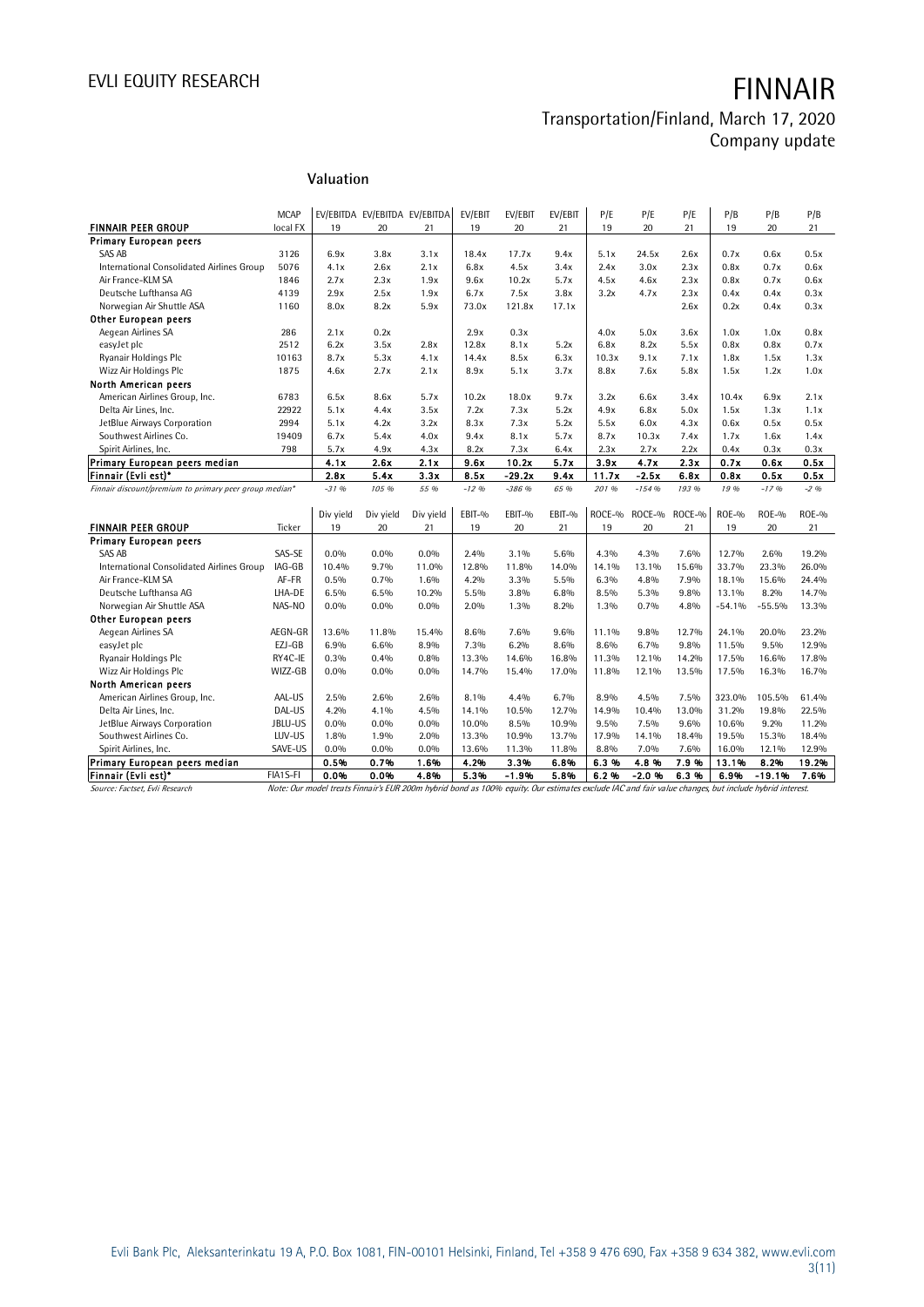### Transportation/Finland, March 17, 2020 Company update

| <b>INTERIM FIGURES</b>               |         |        |         |        |         |         |          |         |         |          |         |         |
|--------------------------------------|---------|--------|---------|--------|---------|---------|----------|---------|---------|----------|---------|---------|
| EVLI ESTIMATES, EURm                 | 201901  | 201902 | 201903  | 201904 | 2019    | 2020Q1E | 2020Q2E  | 2020Q3E | 2020Q4E | 2020E    | 2021E   | 2022E   |
| Net sales                            | 668.3   | 789.1  | 865.4   | 774.9  | 3.097.7 | 671.9   | 347.9    | 895.9   | 791.4   | 2,707.0  | 3,266.0 | 3,396.3 |
| EBITDA                               | 60.2    | 125.6  | 181.8   | 120.7  | 488.2   | 40.8    | $-67.7$  | 188.4   | 121.7   | 283.3    | 535.0   | 580.2   |
| EBITDA margin (%)                    | 9.0     | 15.9   | 21.0    | 15.6   | 15.8    | 6.1     | $-19.5$  | 21.0    | 15.4    | 10.5     | 16.4    | 17.1    |
| EBIT                                 | $-15.8$ | 46.9   | 100.6   | 31.2   | 162.8   | $-36.7$ | $-149.7$ | 104.4   | 29.7    | $-52.2$  | 188.2   | 220.8   |
| EBIT margin (%)                      | $-2.4$  | 5.9    | 11.6    | 4.0    | 5.3     | $-5.5$  | $-43.0$  | 11.7    | 3.8     | $-1.9$   | 5.8     | 6.5     |
| Net financial items                  | $-31.0$ | $-8.8$ | $-22.9$ | $-4.3$ | $-67.0$ | $-20.0$ | $-23.0$  | $-23.0$ | $-23.0$ | $-89.0$  | $-94.0$ | $-98.2$ |
| Pre-tax profit                       | $-46.8$ | 38.1   | 77.7    | 26.9   | 95.8    | $-56.7$ | $-172.7$ | 81.4    | 6.7     | $-141.2$ | 94.2    | 122.5   |
| Tax                                  | 9.7     | $-7.8$ | $-14.4$ | $-5.9$ | $-18.4$ | 9.1     | $-5.9$   | $-16.5$ | $-1.6$  | $-14.9$  | $-18.8$ | $-24.5$ |
| Tax rate (%)                         | 20.7    | 20.5   | 18.5    | 21.9   | 19.2    | 16.1    | $-3.4$   | 20.3    | 23.7    | $-10.6$  | 20.0    | 20.0    |
| Net profit                           | $-40.3$ | 27.1   | 60.1    | 17.8   | 64.6    | $-50.7$ | $-181.7$ | 61.8    | 2.0     | $-168.7$ | 62.7    | 85.4    |
| EPS                                  | $-0.31$ | 0.21   | 0.47    | 0.14   | 0.50    | $-0.40$ | $-1.42$  | 0.48    | 0.02    | $-1.32$  | 0.49    | 0.67    |
| EPS adjusted (diluted no. of shares) | $-0.31$ | 0.21   | 0.47    | 0.14   | 0.50    | $-0.40$ | $-1.42$  | 0.48    | 0.02    | $-1.32$  | 0.49    | 0.67    |
| Dividend per share                   | 0.00    | 0.00   | 0.00    | 0.00   | 0.00    | 0.00    | 0.00     | 0.00    | 0.00    | 0.00     | 0.16    | 0.22    |
| SALES, EURm                          |         |        |         |        |         |         |          |         |         |          |         |         |
| Group total                          | 668.3   | 789.1  | 865.4   | 774.9  | 3,097.7 | 671.9   | 347.9    | 895.9   | 791.4   | 2,707.0  | 3,266.0 | 3,396.3 |
| Total                                | 668.3   | 789.1  | 865.4   | 774.9  | 3,097.7 | 671.9   | 347.9    | 895.9   | 791.4   | 2,707.0  | 3,266.0 | 3,396.3 |
| SALES GROWTH, Y/Y %                  |         |        |         |        |         |         |          |         |         |          |         |         |
| Group total                          | 4.2     | 9.9    | 7.2     | 15.7   | 9.2     | 0.5     | $-55.9$  | 3.5     | 2.1     | $-12.6$  | 20.6    | 4.0     |
| Total                                | 4.2     | 9.9    | 7.2     | 15.7   | 9.2     | 0.5     | $-55.9$  | 3.5     | 2.1     | $-12.6$  | 20.6    | $4.0$   |
| EBIT, EURm                           |         |        |         |        |         |         |          |         |         |          |         |         |
| Group total                          | $-15.8$ | 46.9   | 100.6   | 31.2   | 162.8   | $-36.7$ | $-149.7$ | 104.4   | 29.7    | $-52.2$  | 188.2   | 220.8   |
| Total                                | $-15.8$ | 46.9   | 100.6   | 31.2   | 162.8   | $-36.7$ | $-149.7$ | 104.4   | 29.7    | $-52.2$  | 188.2   | 220.8   |
| EBIT margin, %                       |         |        |         |        |         |         |          |         |         |          |         |         |
| Group total                          | $-2.4$  | 5.9    | 11.6    | 4.0    | 5.3     | $-5.5$  | $-43.0$  | 11.7    | 3.8     | $-1.9$   | 5.8     | 6.5     |
| Total                                | $-2.4$  | 5.9    | 11.6    | 4.0    | 5.3     | $-5.5$  | $-43.0$  | 11.7    | 3.8     | $-1.9$   | 5.8     | 6.5     |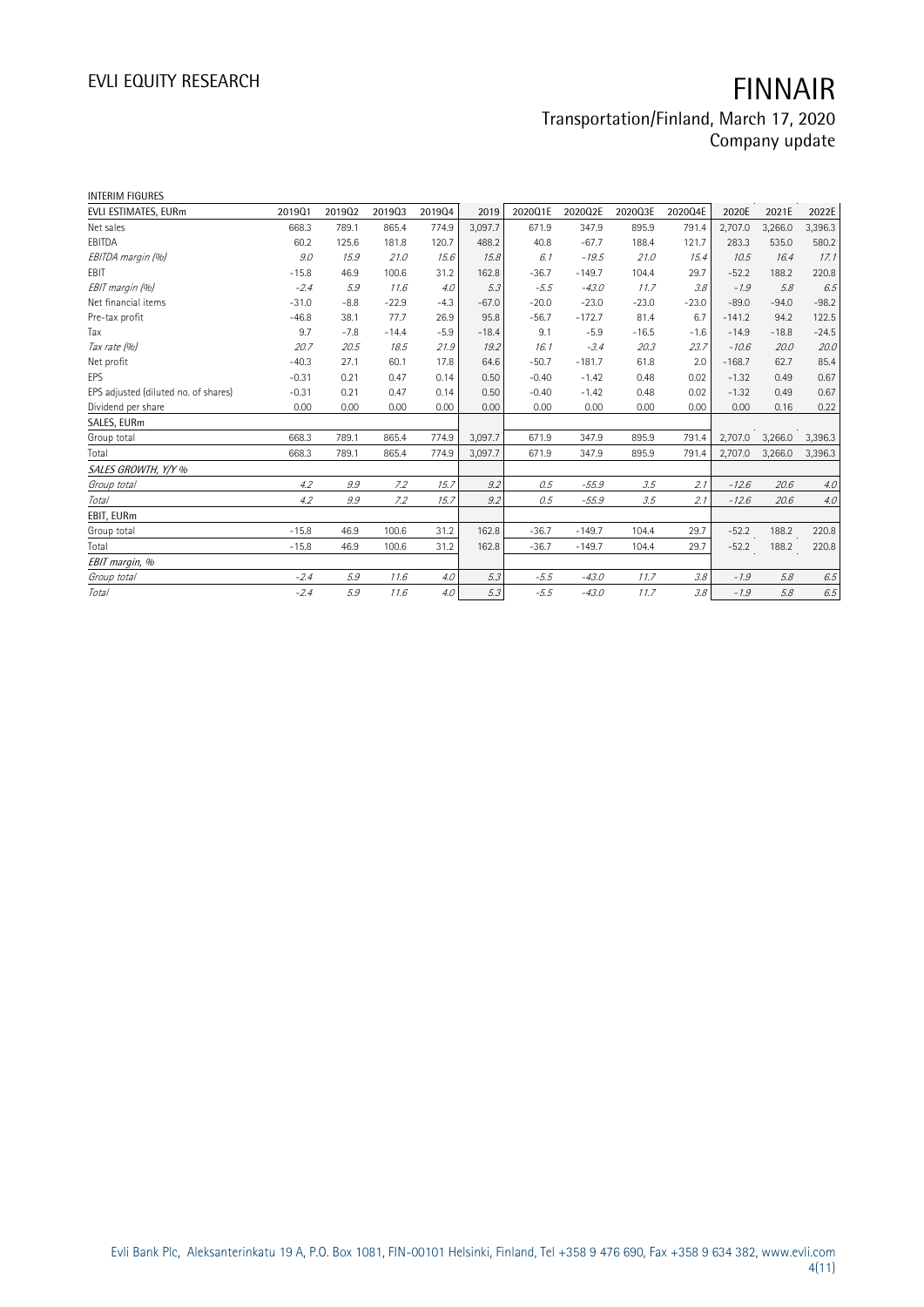# Transportation/Finland, March 17, 2020 Company update

| INCOME STATEMENT, EURm                   | 2015                | 2016        | 2017                | 2018                | 2019           | 2020E               | 2021E               | 2022E               |
|------------------------------------------|---------------------|-------------|---------------------|---------------------|----------------|---------------------|---------------------|---------------------|
| Sales                                    | 2,254.5             | 2,316.8     | 2,568.4             | 2,836.1             | 3,097.7        | 2,707.0             | 3,266.0             | 3,396.3             |
| Sales growth (%)                         | $-1.3$              | 2.8         | 10.9                | 10.4                | 9.2            | $-12.6$             | 20.6                | 4.0                 |
| EBITDA                                   | 131.8               | 161.0       | 299.6               | 512.6               | 488.2          | 283.3               | 535.0               | 580.2               |
|                                          | 5.8                 | 6.9         | 11.7                | 18.1                | 15.8           | 10.5                | 16.4                | 17.1                |
| EBITDA margin (%)                        |                     |             |                     |                     |                |                     |                     |                     |
| Depreciation                             | $-108.1$            | $-105.8$    | $-129.2$            | $-294.2$            | $-325.4$       | $-335.5$            | $-346.8$            | $-359.5$            |
| EBITA                                    | 23.7                | 55.2        | 170.4               | 218.4               | 162.8          | $-52.2$             | 188.2               | 220.8               |
| Goodwill amortization / writedown        | 0.0                 | 0.0         | 0.0                 | 0.0                 | 0.0            | 0.0                 | 0.0                 | 0.0                 |
| EBIT                                     | 23.7                | 55.2        | 170.4               | 218.4               | 162.8          | $-52.2$             | 188.2               | 220.8               |
| EBIT margin (%)                          | 1.1                 | 2.4         | 6.6                 | 7.7                 | 5.3            | $-1.9$              | 5.8                 | 6.5                 |
| Reported EBIT                            | 12.4                | 53.8        | 169.5               | 218.3               | 160.0          | $-52.2$             | 188.2               | 220.8               |
| EBIT margin (reported) (%)               | 0.6                 | 2.3         | 6.6                 | 7.7                 | 5.2            | $-1.9$              | 5.8                 | 6.5                 |
| Net financials                           | $-8.3$              | $-10.5$     | $-13.7$             | $-129.0$            | $-67.0$        | $-89.0$             | $-94.0$             | $-98.2$             |
| Pre-tax profit                           | 15.4                | 44.7        | 156.7               | 89.4                | 95.8           | $-141.2$            | 94.2                | 122.5               |
| Taxes                                    | $-3.1$              | $-8.9$      | $-31.3$             | $-25.6$             | $-18.4$        | $-14.9$             | $-18.8$             | $-24.5$             |
| Minority shares                          | 0.0                 | 0.0         | 0.0                 | 0.0                 | 0.0            | 0.0                 | 0.0                 | 0.0                 |
| Net profit                               | $-17.8$             | 19.4        | 111.9               | 51.1                | 61.8           | $-168.7$            | 62.7                | 85.4                |
| Cash NRIs                                | $-11.3$             | $-1.4$      | $-0.9$              | $-0.1$              | $-2.8$         | 0.0                 | 0.0                 | 0.0                 |
| Non-cash NRIs                            | 0.0                 | 0.0         | 0.0                 | 0.0                 | 0.0            | 0.0                 | 0.0                 | 0.0                 |
| <b>BALANCE SHEET, EURm</b>               |                     |             |                     |                     |                |                     |                     |                     |
| Assets                                   |                     |             |                     |                     |                |                     |                     |                     |
| Fixed assets                             | 957                 | 1,189       | 1,446               | 1,547               | 1,751          | 1,982               | 2,256               | 2,474               |
| Goodwill                                 | $\mathbf 0$         | $\mathbf 0$ | $\mathbf 0$         | $\mathsf{O}\xspace$ | $\mathbf 0$    | 0                   | $\mathbf 0$         | $\mathbf 0$         |
| Right of use assets                      | $\mathbf 0$         | $\mathbf 0$ | 0                   | 999                 | 878            | 947                 | 980                 | 1,019               |
| Inventory                                | 12                  | 15          | 17                  | 121                 | 80             | 70                  | 85                  | 88                  |
| Receivables                              | 364                 | 512         | 460                 | 210                 | 217            | 197                 | 226                 | 233                 |
| Liquid funds                             | 708                 | 814         | 965                 | 1,067               | 952            | 866                 | 1,003               | 1,043               |
| Total assets                             | 2,050               | 2,529       | 2,887               | 3,944               | 3,878          | 4,063               | 4,550               | 4,857               |
| Liabilities                              |                     |             |                     |                     |                |                     |                     |                     |
| Shareholder's equity                     | 727                 | 857         | 1,016               | 918                 | 966            | 798                 | 860                 | 925                 |
| Minority interest                        | $\overline{0}$      | $\mathbf 0$ | $\mathbf 0$         | $\mathsf{O}\xspace$ | $\overline{0}$ | 0                   | $\mathbf 0$         | $\mathbf 0$         |
| Convertibles                             | $\mathsf{O}\xspace$ | 0           | 0                   | $\mathbb O$         | $\mathbf 0$    | $\mathsf{O}\xspace$ | $\mathsf{O}\xspace$ | $\mathbb O$         |
| Lease liabilities                        | $\mathbf 0$         | $\mathbf 0$ | 0                   | 1,159               | 1,054          | 947                 | 980                 | 1,019               |
| Deferred taxes                           | $\overline{0}$      | 33          | 74                  | 48                  | 64             | 64                  | 64                  | 64                  |
| Interest bearing debt                    | 346                 | 718         | 719                 | 615                 | 521            | 1,012               | 1,360               | 1,552               |
| Non-interest bearing current liabilities | 682                 | 519         | 566                 | 285                 | 243            | 212                 | 256                 | 266                 |
| Other interest-free debt                 | 201                 | 339         | 428                 | 811                 | 873            | 873                 | 873                 | 873                 |
| Total liabilities                        | 2,050               | 2,529       | 2,887               | 3,944               | 3,878          | 4,063               | 4,550               | 4,857               |
| CASH FLOW, EURm                          |                     |             |                     |                     |                |                     |                     |                     |
| + EBITDA                                 | 132                 | 161         | 300                 | 513                 | 488            | 283                 | 535                 | 580                 |
| - Net financial items                    | -8                  | $-10$       | $-14$               | $-129$              | $-67$          | $-89$               | $-94$               | $-98$               |
| - Taxes                                  | $\mathbf 0$         | 33          | $-1$                | $-52$               | $-2$           | $-15$               | $-19$               | $-25$               |
| - Increase in Net Working Capital        | 43                  | 56          | 57                  | 50                  | $-7$           | 0                   | $\mathbf 0$         | $\mathbf 0$         |
| $+/-$ Other                              | $-2$                | $-19$       | 40                  | $\mathbf{1}$        | $-16$          | $-13$               | $-13$               | $-13$               |
| = Cash flow from operations              | 164                 | 220         | 382                 | 383                 | 397            | 167                 | 410                 | 445                 |
| - Capex                                  | $-81$               | $-486$      | $-405$              | $-330$              | $-409$         | $-636$              | $-654$              | $-616$              |
| - Acquisitions                           | $\mathsf{O}\xspace$ | $\mathbf 0$ | $\mathsf{O}\xspace$ | $\mathsf{O}\xspace$ | $\mathbf 0$    | $\mathsf{O}\xspace$ | $\mathbf 0$         | $\mathsf{O}\xspace$ |
| + Divestments                            | 448                 | 153         | 157                 | 214                 | $\mathbf 0$    | 0                   | $\mathbf 0$         | $\mathbf 0$         |
| = Free cash flow                         | 531                 | $-113$      | 134                 | 268                 | $-12$          | $-470$              | $-244$              | $-171$              |
| +/- New issues/buybacks                  | 231                 | 110         | 60                  | $-110$              | 21             | $\mathsf{O}\xspace$ | $\mathbf 0$         | $\mathbf{0}$        |
| - Paid dividend                          | $\mathbf 0$         | 0           | $-13$               | $-38$               | $-35$          | 0                   | $\mathbf 0$         | $-21$               |
| $+/-$ Other                              | $-480$              | 108         | $-30$               | $-17$               | $-89$          | 384                 | 381                 | 232                 |
| Change in cash                           | 282                 | 105         | 151                 | 103                 | $-116$         | $-85$               | 137                 | 40                  |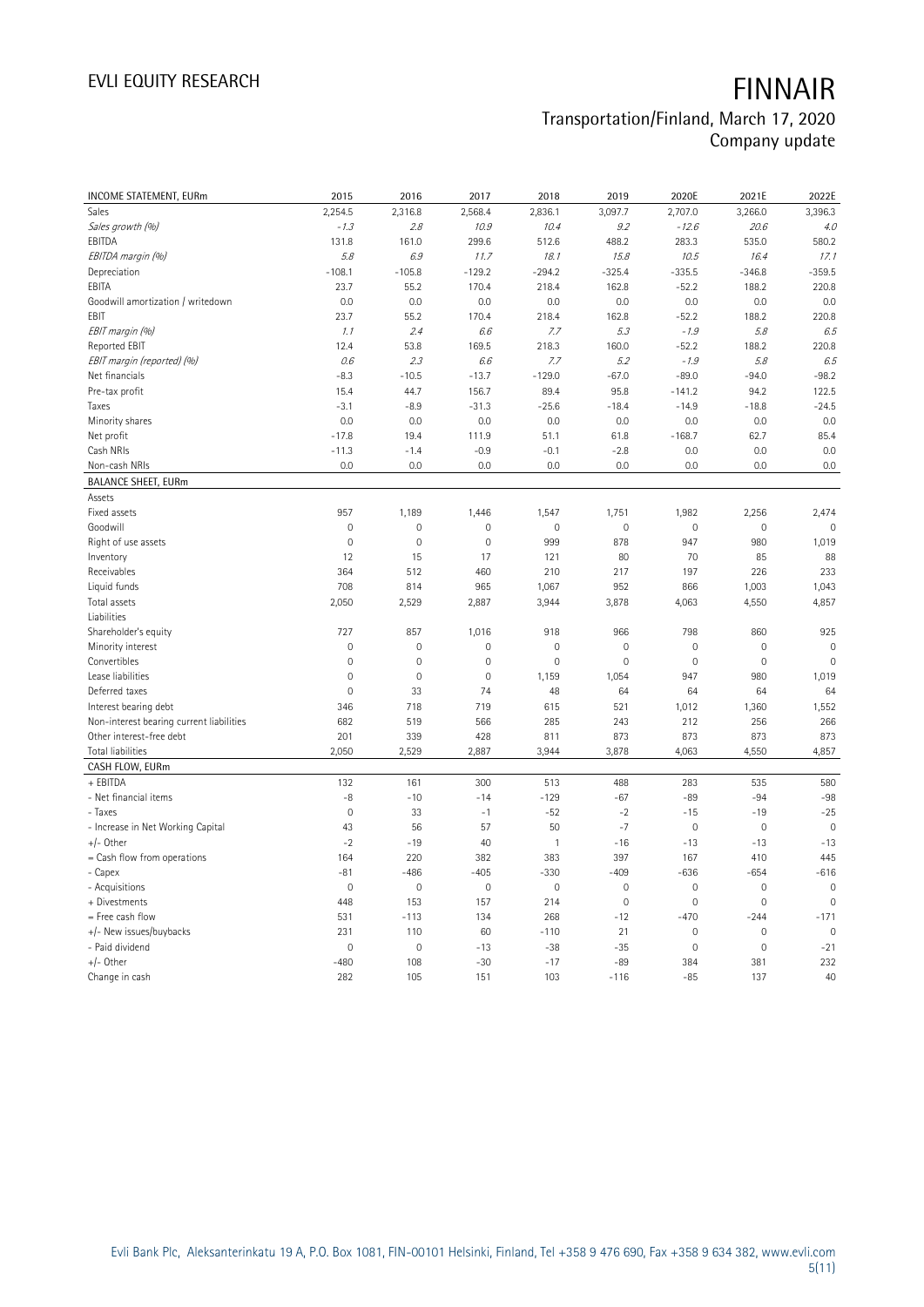| <b>KEY FIGURES</b>                             | 2016            | 2017            | 2018         | 2019         | 2020E         | 2021E           | 2022E         |
|------------------------------------------------|-----------------|-----------------|--------------|--------------|---------------|-----------------|---------------|
| M-cap                                          | 516             | 1,643           | 908          | 753          | 429           | 429             | 429           |
| Net debt (excl. convertibles)                  | $-96$           | $-246$          | 707          | 623          | 1,093         | 1,336           | 1,528         |
| Enterprise value                               | 420             | 1,397           | 1,615        | 1,377        | 1,522         | 1,766           | 1,957         |
| Sales                                          | 2,317           | 2,568           | 2,836        | 3,098        | 2,707         | 3,266           | 3,396         |
| EBITDA                                         | 161             | 300             | 513          | 488          | 283           | 535             | 580           |
| EBIT                                           | 55              | 170             | 218          | 163          | $-52$         | 188             | 221           |
| Pre-tax                                        | 45              | 157             | 89           | 96           | $-141$        | 94              | 123           |
| Earnings                                       | 21              | 113             | 51           | 65           | $-169$        | 63              | 85            |
| Equity book value (excl. minorities)           | 857             | 1,016           | 918          | 966          | 798           | 860             | 925           |
| Valuation multiples                            |                 |                 |              |              |               |                 |               |
| EV/sales                                       | 0.2             | 0.5             | 0.6          | 0.4          | 0.6           | 0.5             | 0.6           |
| EV/EBITDA                                      | 2.6             | 4.7             | 3.2          | 2.8          | 5.4           | 3.3             | 3.4           |
| EV/EBITA                                       | 7.6             | 8.2             | 7.4          | 8.5          | $-29.2$       | 9.4             | 8.9           |
| EV/EBIT                                        | 7.6             | 8.2             | 7.4          | 8.5          | $-29.2$       | 9.4             | 8.9           |
| EV/OCF                                         | 1.9             | 3.7             | 4.2          | 3.5          | 9.1           | 4.3             | 4.4           |
| EV/FCFF                                        | $-1.5$          | 6.3             | 6.1          | 8.4          | $-9.1$        | $-364.7$        | 26.6          |
| P/FCFE                                         | $-4.6$          | 12.2            | 3.4          | $-61.4$      | $-0.9$        | $-1.8$          | $-2.5$        |
| P/E                                            | 24.9            | 14.6            | 10.2         | 11.7         | $-2.5$        | 6.8             | 5.0           |
| P/B                                            | 0.6             | 1.6             | 1.0          | 0.8          | 0.5           | 0.5             | 0.5           |
| Target EV/EBITDA                               | 0.0             | 0.0             | 0.0          | O.O          | 5.4           | 3.3             | 3.4           |
| Target EV/EBIT                                 | 0.0             | 0.0             | 0.0          | 0.0          | $-29.5$       | 9.5             | 9.0           |
| Target EV/FCF                                  | 0.0             | 0.0             | $0.0$        | $O.O$        | $-3.3$        | $-7.3$          | $-11.6$       |
| Target P/B                                     | 0.0             | 0.0             | $0.0$        | 0.0          | 0.6           | 0.5             | 0.5           |
| Target P/E                                     | 0.0             | O.O             | $O.O$        | $O.O$        | $-2.7$        | 7.1             | 5.2           |
| Per share measures                             |                 |                 |              |              |               |                 |               |
|                                                |                 |                 |              |              |               |                 |               |
|                                                |                 |                 |              |              |               |                 |               |
| Number of shares                               | 128,136         | 128,136         | 128,136      | 128,136      | 128,136       | 128,136         | 128,136       |
| Number of shares (diluted)<br>EPS              | 128,136         | 128,136         | 128,136      | 128,136      | 128,136       | 128,136         | 128,136       |
|                                                | 0.16            | 0.88            | 0.40         | 0.50         | $-1.32$       | 0.49            | 0.67          |
| Operating cash flow per share                  | 1.71<br>$-0.88$ | 2.98            | 2.99         | 3.09         | 1.30          | 3.20<br>$-1.90$ | 3.47          |
| Free cash flow per share                       |                 | 1.05            | 2.09         | $-0.10$      | $-3.67$       |                 | $-1.33$       |
| Book value per share                           | 6.69            | 7.93            | 7.17         | 7.54         | 6.22          | 6.71            | 7.22          |
| Dividend per share                             | 0.10            | 0.30            | 0.27         | 0.00         | 0.00          | 0.16            | 0.22          |
| Dividend payout ratio, %                       | 61.7<br>2.5     | 34.1            | 68.6<br>3.9  | 0.0<br>0.0   | 0.0<br>0.0    | 33.0            | 33.0          |
| Dividend yield, %                              |                 | 2.3             |              |              |               | 4.8             | 6.6           |
| FCF yield, %                                   | $-21.9$         | 8.2             | 29.5         | $-1.6$       | $-109.4$      | $-56.8$         | $-39.8$       |
| Efficiency measures                            |                 |                 |              |              |               |                 |               |
| ROE                                            | 2.6             | 12.0            | 5.3          | 6.9          | $-19.1$       | 7.6             | 9.6           |
| <b>ROCE</b>                                    | 4.2             | 10.3            | 9.9          | 6.2          | $-2.0$        | 6.3             | 6.6           |
| Financial ratios                               |                 |                 |              |              |               |                 |               |
| Inventories as % of sales                      | 0.6             | 0.7             | 4.3          | 2.6          | 2.6           | 2.6             | 2.6           |
| Receivables as % of sales                      | 22.1            | 17.9            | 7.4          | 7.0          | 7.3           | 6.9             | 6.9           |
| Non-interest bearing liabilities as % of sales | 22.4            | 22.0            | 10.1         | 7.8          | 7.8           | 7.8             | 7.8           |
| NWC/sales, %                                   | $-12.7$         | $-18.7$         | $-26.4$      | $-23.9$      | $-27.4$       | $-22.7$         | $-21.8$       |
| Operative CAPEX/sales, %                       | 21.0            | 15.8            | 11.6         | 13.2         | 23.5          | 20.0            | 18.1          |
| CAPEX/sales (incl. acquisitions), %            | 21.0            | 15.8            | 11.6         | 13.2         | 23.5          | 20.0            | 18.1          |
| FCFF/EBITDA                                    | $-1.8$          | 0.7             | 0.5          | 0.3          | $-0.6$        | 0.0             | 0.1           |
| Net debt/EBITDA, book-weighted                 | $-0.6$          | $-0.8$          | 1.4          | 1.3          | 3.9           | 2.5             | 2.6           |
| Debt/equity, market-weighted                   | 1.4             | 0.4             | 0.7          | 0.7          | 2.4           | 3.2             | 3.6           |
| Equity ratio, book-weighted<br>Gearing, %      | 37.8<br>$-11.2$ | 39.1<br>$-24.2$ | 25.4<br>77.0 | 27.4<br>64.5 | 21.2<br>137.0 | 20.6<br>155.3   | 20.7<br>165.2 |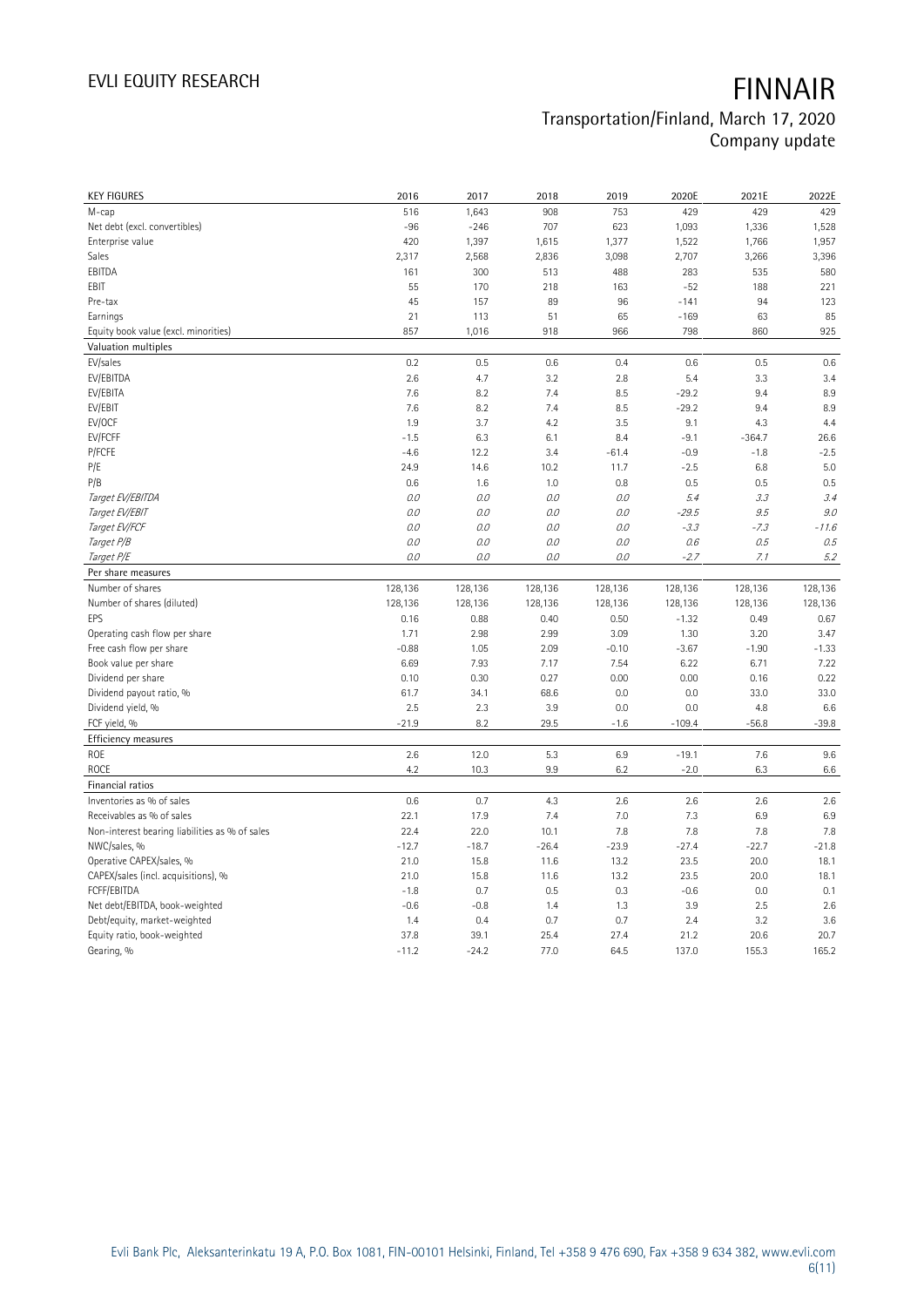COMPANY DESCRIPTION: Finnair is a network airline established in 1923. The company specializes in passenger and cargo traffic between Asia and Europe and it has over 100 destinations worldwide. The company has modern and eco-friendly fleet that consists of over 80 aircrafts.

INVESTMENT CASE: Finnair's investment case relies on growth and profitability improvement which stems from its competitive advantage of operating the transfer traffic between Europe and Asia due to its geographical position and operating a growing cost efficient and eco-friendly modern fleet.

| OWNERSHIP STRUCTURE                        | <b>SHARES</b> | <b>EURm</b> | 0/0   |
|--------------------------------------------|---------------|-------------|-------|
| Prime Minister's Office                    | 71,515,426    | 239.577     | 55.8% |
| The local Government Pensions Institution  | 5,750,875     | 19.265      | 4.5%  |
| Varma Mutual Pension Insurance Company     | 3,261,933     | 10.927      | 2.5%  |
| Ilmarinen Mutual Pension Insurance Company | 2,870,642     | 9.617       | 2.2%  |
| Tiiviste-Group Oy                          | 2,150,000     | 7.202       | 1.7%  |
| The State Pension Fund                     | 1,720,000     | 5.762       | 1.3%  |
| Oy Etra Invest Ab                          | 1,000,000     | 3.350       | 0.8%  |
| Elo Mutual Pension Insurance Company       | 832,652       | 2.789       | 0.6%  |
| Veritas Pension Insurance Company          | 777,656       | 2.605       | 0.6%  |
| Laakkonen Mikko Kalervo                    | 740,000       | 2.479       | 0.6%  |
| Ten largest                                | 90,619,184    | 303.574     | 71%   |
| Residual                                   | 37,516,931    | 125.682     | 29%   |
| Total                                      | 128, 136, 115 | 429.256     | 100%  |

| <b>EARNINGS CALENDAR</b> |           |  |
|--------------------------|-----------|--|
| April 29, 2020           | Q1 report |  |
| July 17, 2020            | Q2 report |  |
| October 28, 2020         | Q3 report |  |
|                          |           |  |
| OTHER EVENTS             |           |  |
| March 18, 2020           | AGM       |  |
|                          |           |  |
| COMPANY MISCELLANEOUS    |           |  |

| CUMFANT MIJLELLANEUUJ |                                            |
|-----------------------|--------------------------------------------|
| CEO: Topi Manner      | Tietotie 9. 01053 FINNAIR (VANTAA AIRPORT) |
| CFO: Mika Stirkkinen- | Tel: +358 9 818 2780                       |
| IR: Erkka Salonen     |                                            |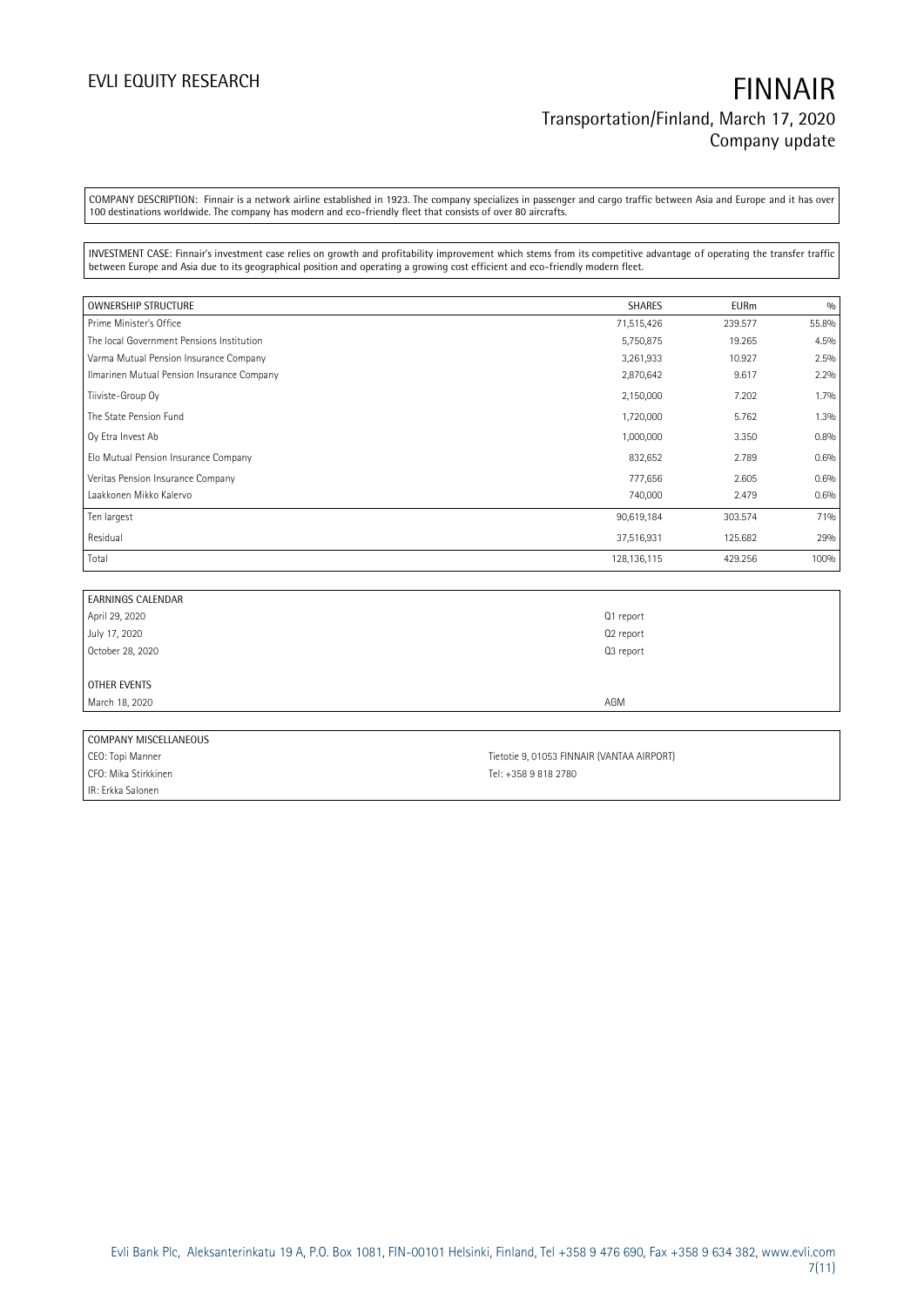DEFINITIONS

| P/E                                                                                                          | EPS                                                                      |
|--------------------------------------------------------------------------------------------------------------|--------------------------------------------------------------------------|
|                                                                                                              |                                                                          |
| Price per share<br>Earnings per share                                                                        | Profit before extraord. items and taxes-income taxes + minority interest |
|                                                                                                              | Number of shares                                                         |
| P/BV                                                                                                         | <b>DPS</b>                                                               |
|                                                                                                              |                                                                          |
| Price per share                                                                                              | Dividend for the financial period per share                              |
| Shareholders' equity + taxed provisions per share                                                            |                                                                          |
|                                                                                                              |                                                                          |
| Market cap                                                                                                   | OCF (Operating cash flow)                                                |
|                                                                                                              |                                                                          |
| Price per share * Number of shares                                                                           | EBITDA - Net financial items - Taxes - Increase in working               |
|                                                                                                              | capital - Cash NRIs ± Other adjustments                                  |
|                                                                                                              |                                                                          |
| EV (Enterprise value)                                                                                        | FCF (Free cash flow)                                                     |
|                                                                                                              |                                                                          |
| Market cap + net debt + minority interest at market value -<br>share of associated companies at market value | Operating cash flow - operative CAPEX - acquisitions + divestments       |
|                                                                                                              |                                                                          |
|                                                                                                              |                                                                          |
| EV/Sales                                                                                                     | FCF yield, %                                                             |
| Enterprise value                                                                                             |                                                                          |
| <b>Sales</b>                                                                                                 | Free cash flow<br>Market cap                                             |
|                                                                                                              |                                                                          |
| EV/EBITDA                                                                                                    | Operative CAPEX/sales                                                    |
|                                                                                                              |                                                                          |
| Enterprise value                                                                                             | Capital expenditure - divestments - acquisitions                         |
| Earnings before interest, tax, depreciation and amortization                                                 | Sales                                                                    |
| EV/EBIT                                                                                                      | Net working capital                                                      |
|                                                                                                              |                                                                          |
| Enterprise value                                                                                             | Current assets - current liabilities                                     |
| Operating profit                                                                                             |                                                                          |
|                                                                                                              |                                                                          |
| Net debt                                                                                                     | Capital employed/Share                                                   |
|                                                                                                              | Total assets - non-interest bearing debt                                 |
| Interest bearing debt - financial assets                                                                     | Number of shares                                                         |
|                                                                                                              |                                                                          |
| Total assets                                                                                                 | Gearing                                                                  |
| Balance sheet total                                                                                          |                                                                          |
|                                                                                                              | Net debt<br>Equity                                                       |
|                                                                                                              |                                                                          |
| Div yield, %                                                                                                 | Debt/Equity, %                                                           |
|                                                                                                              |                                                                          |
| Dividend per share                                                                                           | Interest bearing debt                                                    |
| Price per share                                                                                              | Shareholders' equity $+$ minority interest $+$ taxed provisions          |
|                                                                                                              |                                                                          |
| Payout ratio, %                                                                                              | Equity ratio, %                                                          |
|                                                                                                              |                                                                          |
| Total dividends                                                                                              | Shareholders' equity $+$ minority interest $+$ taxed provisions          |
| Earnings before extraordinary items and taxes - income taxes + minority interest                             | Total assets - interest-free loans                                       |
|                                                                                                              |                                                                          |
| ROCE, %                                                                                                      | CAGR, %                                                                  |
|                                                                                                              |                                                                          |
| Profit before extraordinary items + interest expenses+ other financial costs                                 |                                                                          |
| Balance sheet total - non-interest bearing debt (average)                                                    | Cumulative annual growth rate = Average growth per year                  |
|                                                                                                              |                                                                          |
| ROE, %                                                                                                       |                                                                          |
|                                                                                                              |                                                                          |
| Profit before extraordinary items and taxes - income taxes                                                   |                                                                          |
| Shareholder's equity + minority interest + taxed provisions (average)                                        |                                                                          |
|                                                                                                              |                                                                          |
|                                                                                                              |                                                                          |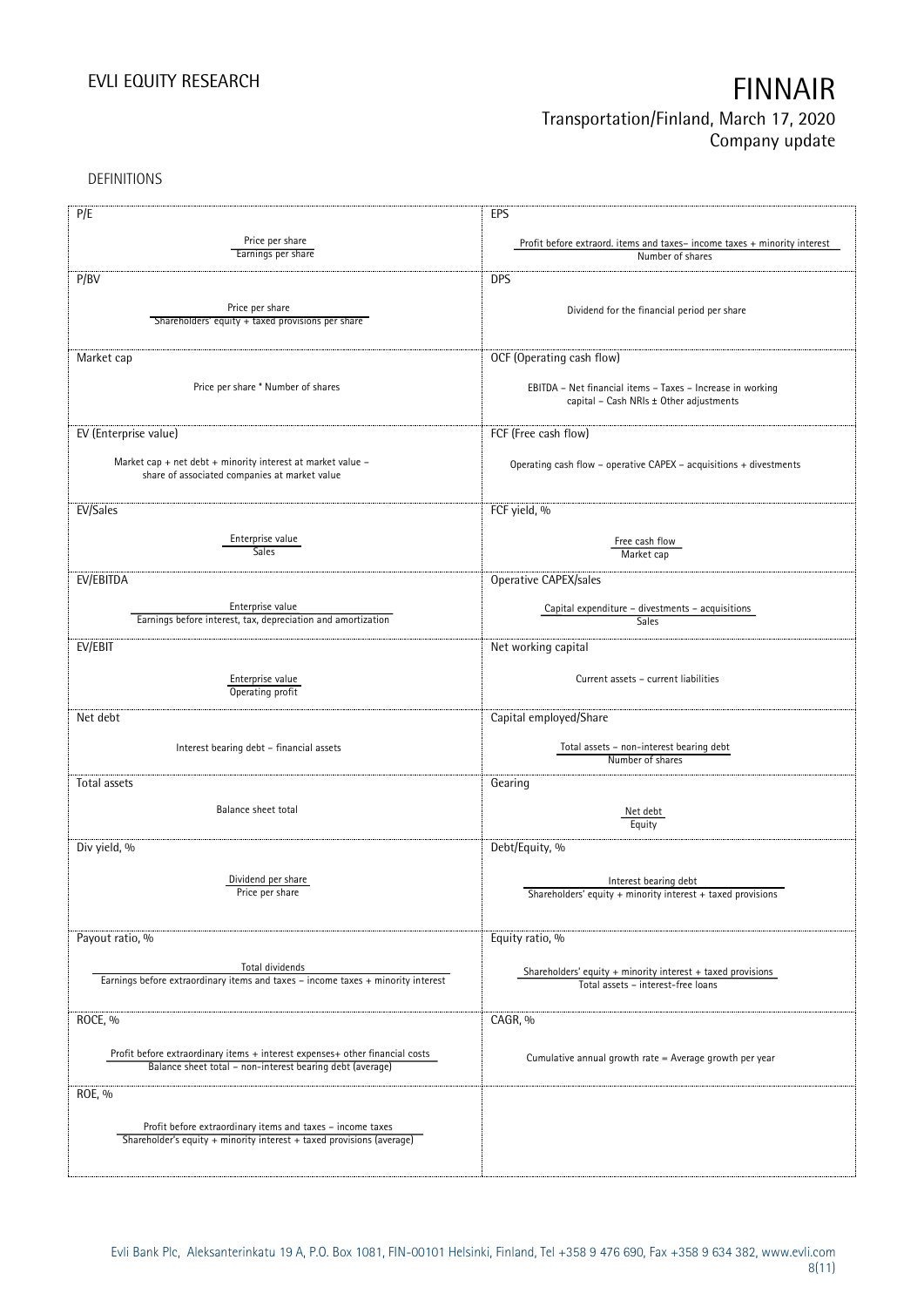### Important Disclosures

Evli Research Partners Plc ("ERP") uses 12-month target prices. Target prices are defined by utilizing analytical techniques based on financial theory including (but not limited to) discounted cash flow analysis and comparative valuation. The selection of valuation methods depends on different circumstances. Target prices may be altered on the basis of new information coming to light in the underlying company or changes in interest rates, changes in foreign exchange rates, other securities prices or market indices or outlook for the aforementioned factors or other factors that may change the conditions of financial markets. Recommendations and changes by analysts are available at [Analysts' recommendations and ratings revisions](https://research.evli.com/JasperAllModels.action?authParam=key;461&authParam=x;G3rNagWrtf7K&authType=3).

Investment recommendations are defined as follows:

| Target price compared to share price | Recommendation                |
|--------------------------------------|-------------------------------|
| $<-10.96$                            | <b>SFII</b>                   |
| $-10 - (+10)$ %                      | H <sub>O</sub> I <sub>D</sub> |
| $> 10\%$                             | <b>BUY</b>                    |

ERP's investment recommendation of the analyzed company is updated at least 2 timer per year.



The graph above shows the distribution of ERP's recommendations of companies under coverage in 1st of February 2019. If recommendation is not given, it is not mentioned here.

### Name(s) of the analyst(s): Rissanen

This research report has been prepared by Evli Research Partners Plc ("ERP" or "Evli Research"). ERP is a subsidiary of Evli Bank Plc. Production of the investment recommendation has been concluded on [17.03.2020, 8:30]. This report has been published on [17.03.2020, 9:25].

None of the analysts contributing to this report, persons under their guardianship or corporations under their control have a position in the shares of the company or related securities.

The date and time for any price of financial instruments mentioned in the recommendation refer to the previous trading day's closing price(s) unless otherwise stated in the report.

Each analyst responsible for the content of this report assures that the expressed views accurately reflect the personal views of each analyst on the covered companies and securities. Each analyst assures that (s)he has not been, nor are or will be, receiving direct or indirect compensation related to the specific recommendations or views contained in this report.

Companies in the Evli Group, affiliates or staff of companies in the Evli Group, may perform services for, solicit business from, hold long or short positions in, or otherwise be interested in the investments (including derivatives) of any company mentioned in the publication or report.

Neither ERP nor any company within the Evli Group have managed or co-managed a public offering of the company's securities during the last 12 months prior to, received compensation for investment banking services from the company during the last 12 months prior to the publication of the research report.

ERP has signed an agreement with the issuer of the financial instruments mentioned in the recommendation, which includes production of research reports. This assignment has a limited economic and financial impact on ERP and/or Evli. Under the assignment ERP performs services including, but not limited to, arranging investor meetings or –events, investor relations communication advisory and production of research material.

ERP or another company within the Evli Group does not have an agreement with the company to perform market making or liquidity providing services. months prior to, received compensation for investment banking services from the company during the last 12 months prior to the publication of the. For the prevention and avoidance of conflicts of interests with respect to this report, there is an information barrier (Chinese wall) between Investment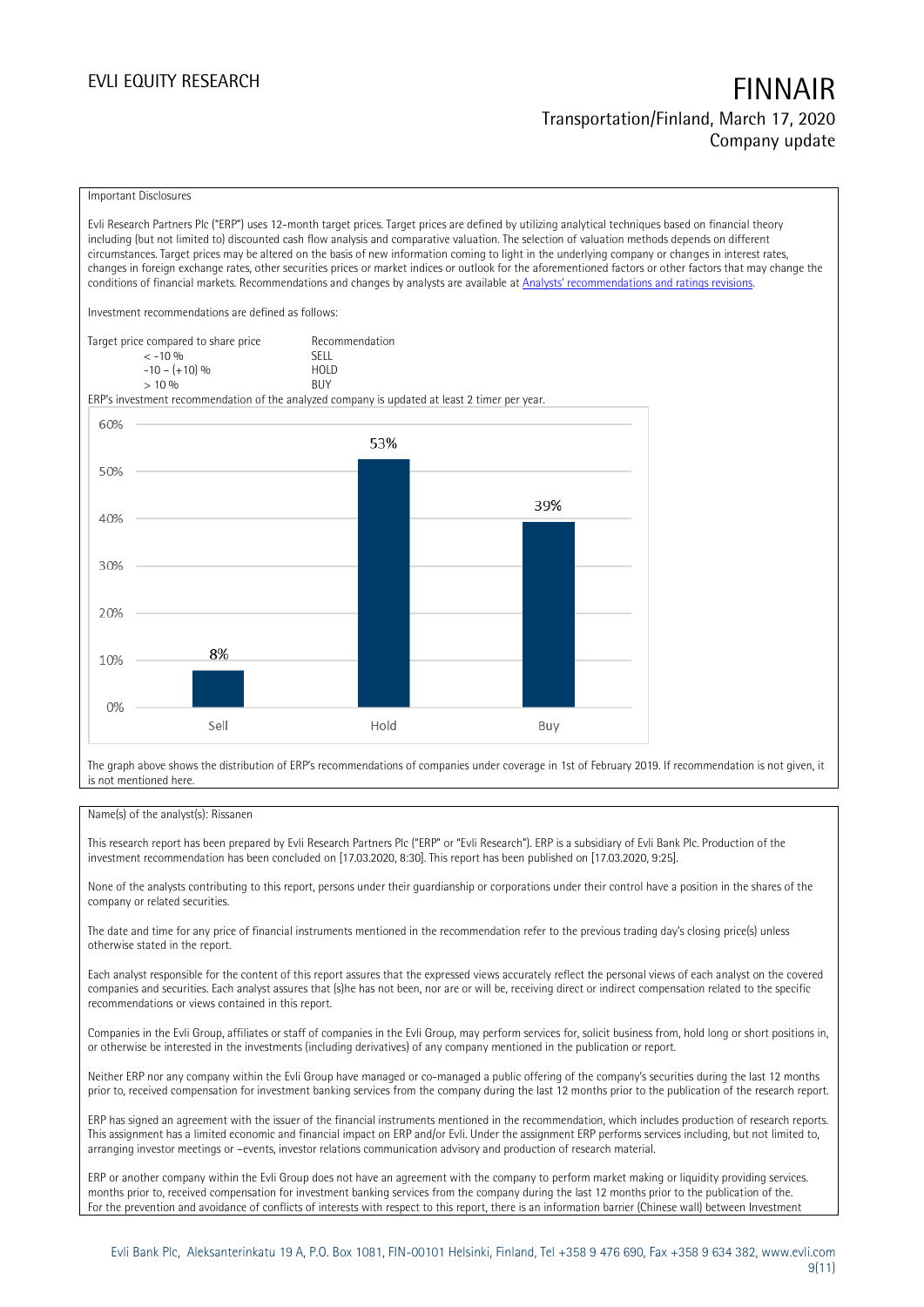Research and Corporate Finance units concerning unpublished investment banking services to the company. The remuneration of the analyst(s) is not tied directly or indirectly to investment banking transactions or other services performed by Evli Bank Plc or any company within Evli Group.

This report has not been disclosed to the company prior to its dissemination.

This report is provided and intended for informational purposes only and may not be used or considered under any circumstances as an offer to sell or buy any securities or as advice to trade any securities.

This report is based on sources ERP considers to be correct and reliable. The sources include information providers Reuters and Bloomberg, stock-exchange releases from the companies and other company news, Statistics Finland and articles in newspapers and magazines. However, ERP does not guarantee the materialization, correctness, accuracy or completeness of the information, opinions, estimates or forecasts expressed or implied in the report. In addition, circumstantial changes may have an influence on opinions and estimates presented in this report. The opinions and estimates presented are valid at the moment of their publication and they can be changed without a separate announcement. Neither ERP nor any company within the Evli Group are responsible for amending, correcting or updating any information, opinions or estimates contained in this report. Neither ERP nor any company within the Evli Group will compensate any direct or consequential loss caused by or derived from the use of the information represented in this publication.

All information published in this report is for the original recipient's private and internal use only. ERP reserves all rights to the report. No part of this publication may be reproduced or transmitted in any form or by any means, electronic, mechanical, photocopying, recording or otherwise, or stored in any retrieval system of any nature, without the written permission of ERP.

This report or its copy may not be published or distributed in Australia, Canada, Hong Kong, Japan, New Zealand, Singapore or South Africa. The publication or distribution of this report in certain other jurisdictions may also be restricted by law. Persons into whose possession this report comes are required to inform themselves about and to observe any such restrictions.

Evli Bank Plc is not registered as a broker-dealer with the U. S. Securities and Exchange Commission ("SEC"), and it and its analysts are not subject to SEC rules on securities analysts' certification as to the currency of their views reflected in the research report. Evli Bank is not a member of the Financial Industry Regulatory Authority ("FINRA"). It and its securities analysts are not subject to FINRA's rules on Communications with the Public and Research Analysts and Research Reports and the attendant requirements for fairness, balance and disclosure of potential conflicts of interest. This research report is only being offered in U.S. by Auerbach Grayson & Company, LLC (Auerbach Grayson) to Major U.S. Institutional Investors and is not available to, and should not be used by, any U.S. person or entity that is not a Major U.S. Institutional Investor. Auerbach Grayson is a broker-dealer registered with the U.S. Securities and Exchange Commission and is a member of the FINRA. U.S. entities seeking more information about any of the issuers or securities discussed in this report should contact Auerbach Grayson. The securities of non-U.S. issuers may not be registered with or subject to SEC reporting and other requirements.

ERP is not a supervised entity but its parent company Evli Bank Plc is supervised by the Finnish Financial Supervision Authority.